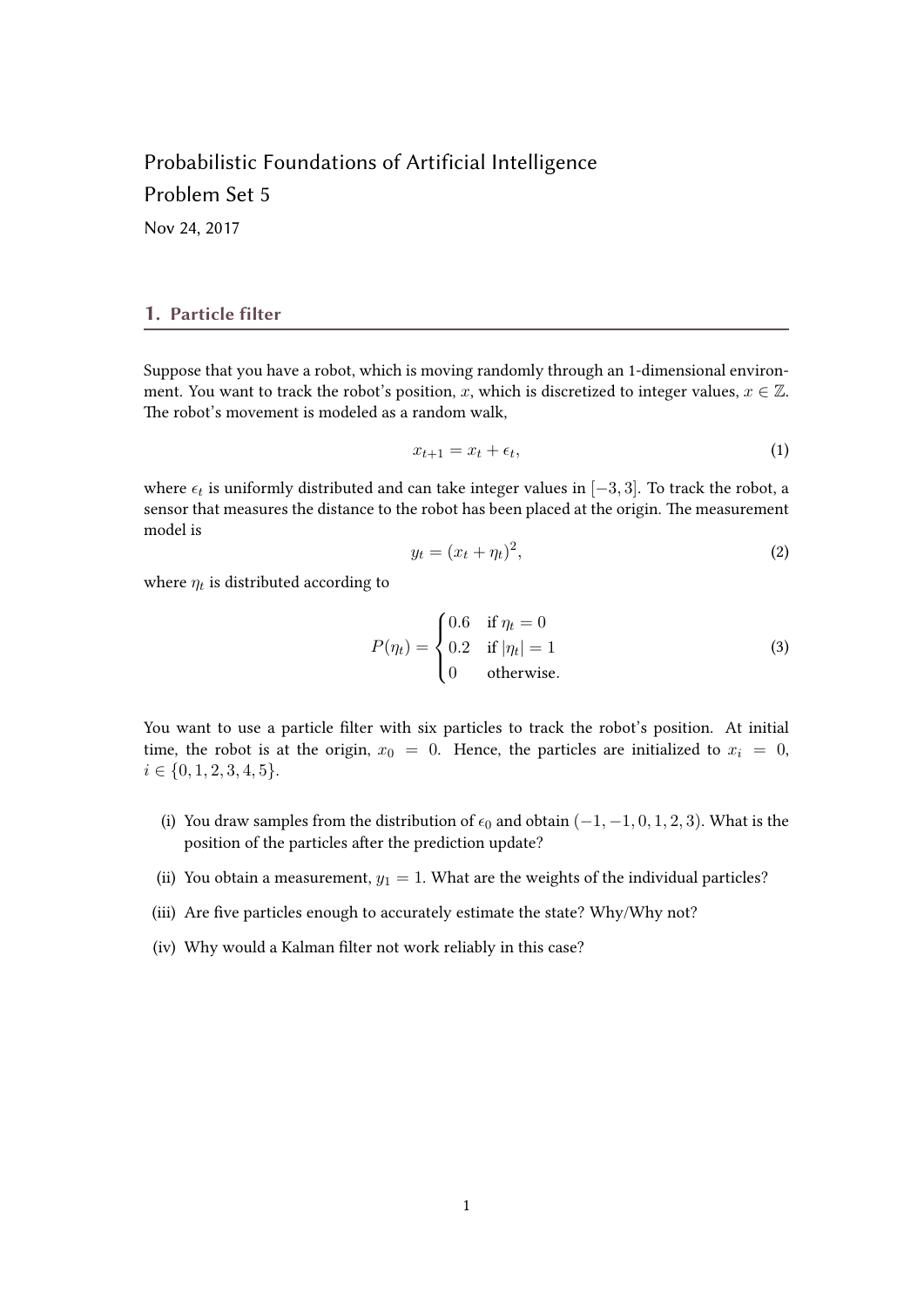Consider the following problem related to probabilistic planning. You are a hero H who is being chased by a ghost G in a maze.

- $(i)$  Suppose the maze is a simple (infinite) chain of nodes, each node labeled with a number (from  $-\infty$  to  $\infty$ ): H starts at 0, G starts at -2. H always tries to move away from G, but only succeeds with probability p, and with probability  $1 - p$  gets stuck (i.e., with probability p, H moves 1 step to the right, from node i to  $i+1$ , and gets 1 unit of reward; with probability  $1 - p$ , H doesn't change its location and gets 0 units of reward). G always chases after H and never gets stuck. If G catches H, H incurs -10 reward in the timestep in which it got caught (and 0 reward in all subsequent time steps). Both G and H move simultaneously. Write down the state space with the transition probabilities. For a discount factor  $\gamma$ , what is the expected long term future reward as a function p and  $\gamma$ ? Calculate its value for  $p = .9$  and  $\gamma = .95$ . Hint: You may want to consider the relative positions of H and G instead of their absolute positions when choosing your state representation.
- (ii) Now, suppose the maze is a "T", i.e. an (infinitely large) tree, where only one node, the starting node of H, has degree 3, all other nodes have degree 2. In the first round, H has the choice of either moving "right" and being chased (the same as above); or moving "down" and not being chased. If H moves "down", it will also get stuck with probability  $1 - p$  like above, but only incur reward 1/2 for each step moved (which happens with probability  $p$ . In all subsequent actions, H continues to (attempt to) move in the same direction as in the first round (i.e., once it decides to move right, it has to continue to move right etc.) What is the expected long term future reward in this case, as a function of p and  $\gamma$ ? Calculate its value for  $p = .9$  and  $\gamma = .95$ . For these values of p and  $\gamma$ , which initial action should H take? For a value of  $\gamma = .95$ , give an explicit rule on how H should choose its initial action as a function of  $p$ . Compute the critical (decision-relevant) values of  $p$  (you may have to do this numerically).